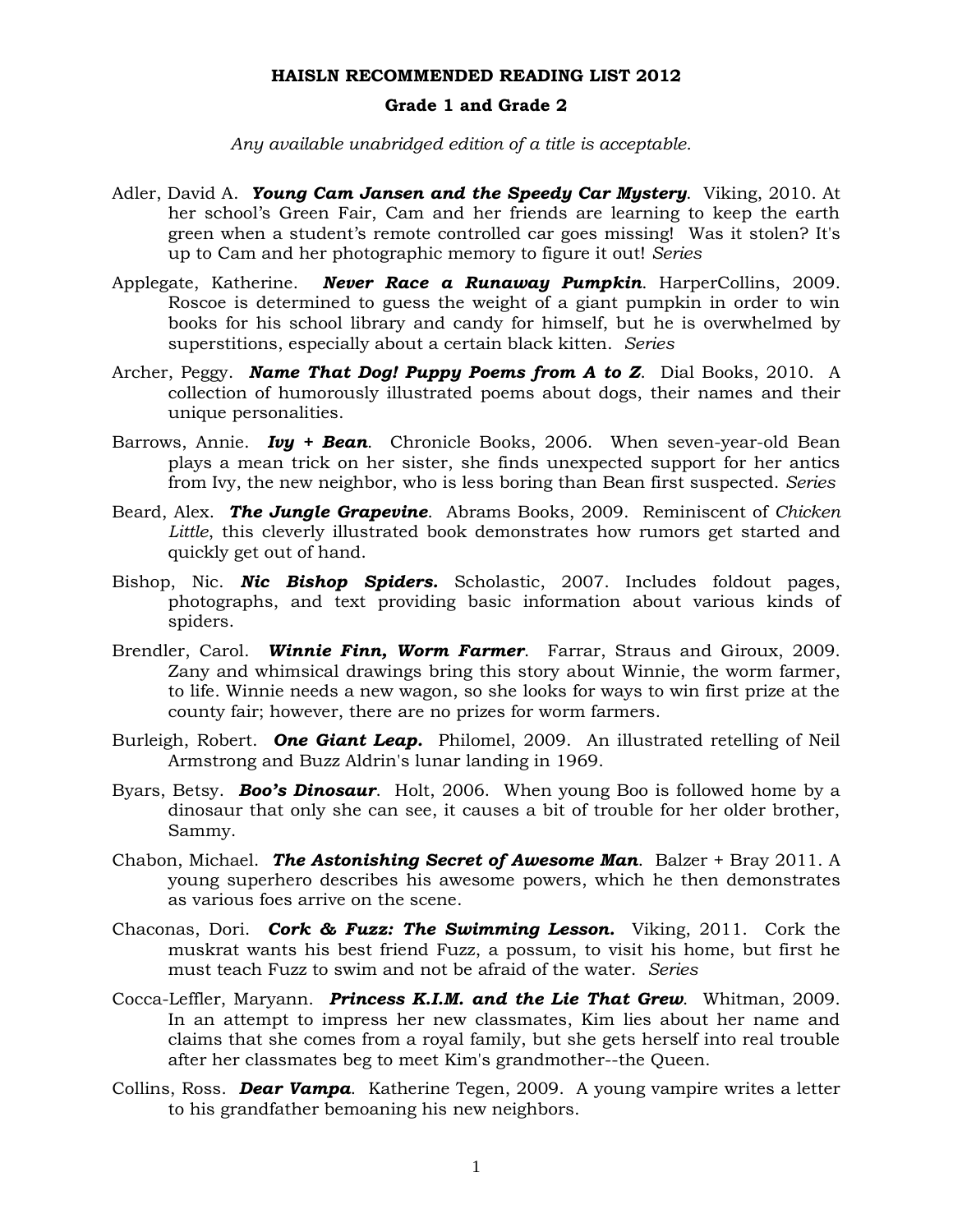- Cronin, Doreen. *Diary of a Fly*. Joanna Cotler, 2007. A young fly discovers, day by day, that there is a lot to learn about being an insect, including the dangers of flyswatters and that heroes come in all shapes and sizes.
- Davis, Jill. *Orangutans Are Ticklish: Fun Facts From an Animal Photographer.* Schwartz & Wade, 2010. Provides interesting facts about animals and explores what it takes to photograph them, with animal photographer Steve Grubman sharing some of his favorite, and scariest, encounters.
- Deans, Karen. *Playing to Win: The Story of Althea Gibson*.Holiday House, 2007. An illustrated biography of the life and achievements of African American tennis player Althea Gibson.
- dePaola, Tomie. *26 Fairmount Avenue.* Putnam's, 1999. Children's author and illustrator Tomie De Paola describes his experiences at home and in school when he was a boy. Newbery Honor 2000. *Series*
- DiCamillo, Kate. *Mercy Watson Thinks Like a Pig.* Candlewick, 2008. Two sisters move in next door to where Mercy the pig lives and, frustrated when Mercy continues to eat their flowers, they decide to call for the help of an Animal Control Officer, Francine Poulet, to handle the case. *Series*
- DiPucchio, Kelly S. *Grace for President.* Hyperion, 2008. After finding out there has never been a female U.S. president, Grace decides to run in her school's mock election where she learns about the American electoral system and sets out to be the best person for the job even though her opponent, Thomas, seems to be winning all the boys' votes.
- Dotlich, Rebecca Kai. *Bella & Bean.* Atheneum, 2009. When Bean constantly distracts her while she tries to write, Bella finds her poems taking unexpected and silly twists, until she realizes she has written a lovely, wonderful poem about her best friend.
- English, Karen. *Nikki & Deja: Election Madness.* Clarion, 2011. Deja, excited by the announcement that Carver School is going to elect its first ever student body president, is confident she can nab the third grade nomination with her best friend Nikki as her campaign manager; but her tendency to rush into things and boss people around alienates Nikki when she needs her the most. *Series*
- Ernst, Lisa Campbell. *The Gingerbread Girl.* Dutton, 2006. After their first gingerbread disaster, the lonely old couple decides to bake again and create a gingerbread girl who proves herself to be one smart cookie.
- Florian, Douglas. *Comets, Stars, the Moon, and Mars.* Harcourt, 2007. A collection of twenty whimsical poems about comets, the stars, moon, and the planets.
- Fucile, Tony. *Let's Do Nothing!* Candlewick, 2009. Young friends Frankie and Sal, believing they have "done it all," decide to do nothing for a while; but Frankie has a little trouble with the concept and it is not long before the boys realize there is no way to do nothing.
- Geras, Adele. *Little Ballet Star*. Dial Books, 2007. Every little girl dreams of becoming a ballet star and Tilly is no exception. In this story, Tilly visits her Aunt Gina behind-the-scenes of a real ballet. It is Tilly's birthday, and she unexpectedly finds herself performing in front of a live audience.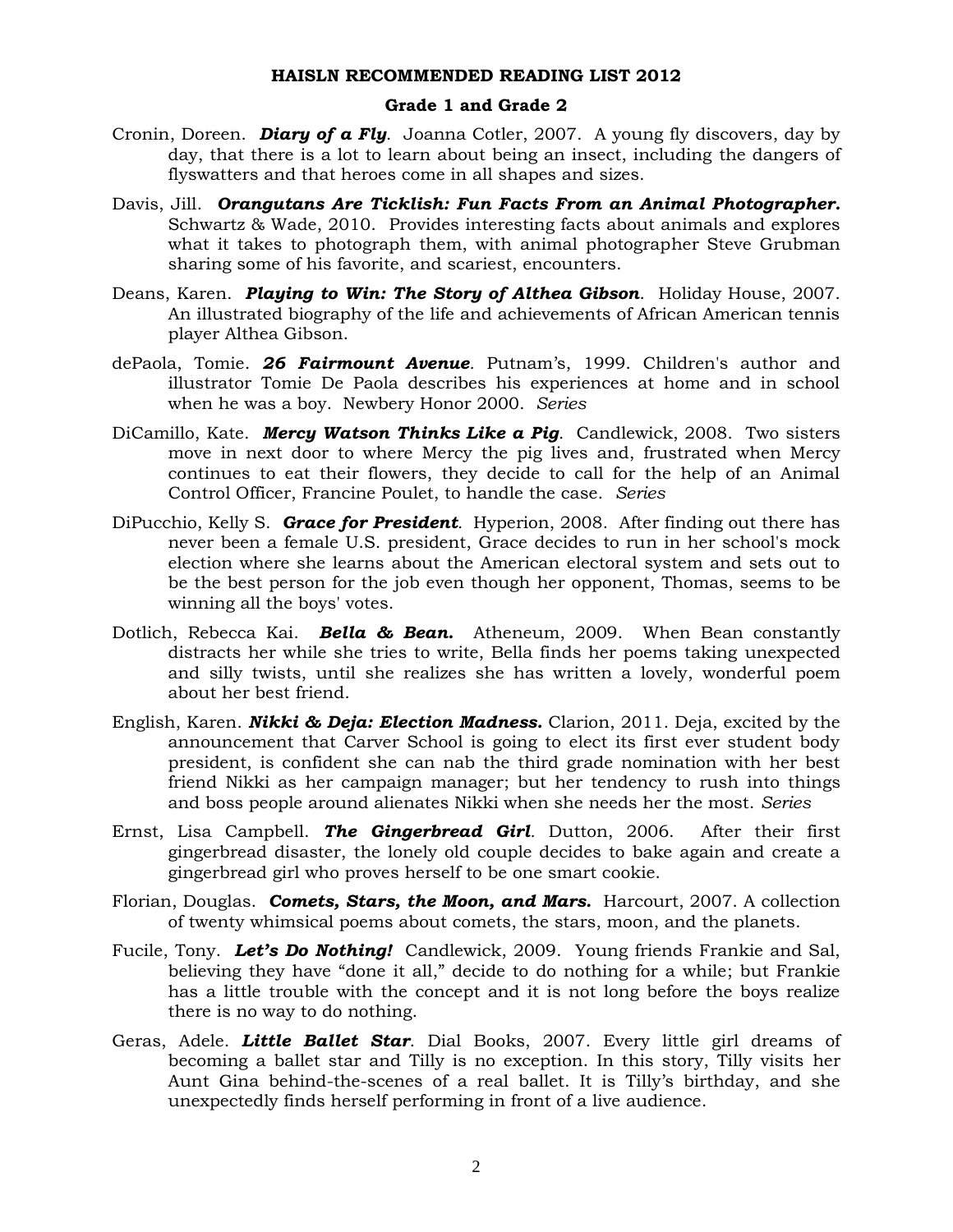- Gibbons, Gail. *Gorillas.* Holiday House, 2011. An illustrated introduction to gorillas, describing their physical characteristics, behaviors, diets, and other related topics.
- Gibson, Amy. *Around the World on Eighty Legs.* Scholastic, 2011. An illustrated collection of poems that provides information about animals around the world.
- Giff, Patricia Reilly. *Flying Feet.* Wendy Lamb, 2011. Charlie has always lived in his big brother's shadow, so when the Zigzag center organizes a Come as a Character day, Charlie hopes it will be his chance to shine as he shows off his latest invention. *Series*
- Grogan, John. *Bad Dog, Marley!* HarperCollins, 2007. Marley, a rambunctious puppy, causes lots of trouble in his new home and feels very sad about it. He then proves beyond a doubt that he is a valuable member of the household.
- Harper, Jessica. *Uh-Oh, Cleo.* Putnam's, 2008. What starts out as a perfectly ordinary day in the Small house turns into Stitches Saturday when Cleo gets a cut on the head after her twin brother, Jack, accidentally pulls down their toy house. *Series*
- Henkes, Kevin. *My Garden*. Greenwillow, 2010. After helping her mother in the garden, a young girl imagines her dream garden which would include jelly bean bushes, chocolate rabbits, and tomatoes as big as beach balls.
- Hicks, Betty. *Goof-Off Goalie.* Roaring Brook, 2008. Ten-year-old Goose is best at goofing off; but when he decides to become the goalie for their soccer team, his friend Henry sets up a practice schedule and enlists their other friends to help Goose improve his skills. *Series*
- Hoberman, Mary Ann. *You Read to Me, I'll Read to You: Very Short Fairy Tales to Read Together*. Little, Brown, 2004. This title presents short retellings of familiar fairy tales, each told in two voices and designed especially for young children and adults to read together. *Series*
- Hort, Lenny. *Did Dinosaurs Eat Pizza? Mysteries Science Hasn't Solved.* Holt, 2006. While much is known about dinosaur anatomy, behavior, and habitat, the author points out the many mysteries that remain to be answered about these extinct creatures.
- Howe, James. *Houndsley and Catina: Plink and Plunk*. Candlewick, 2009. Houndsley likes canoeing and his friend Catina likes bicycling, but each has to help the other learn to enjoy these activities in order to do them together. *Series*
- Jacobson, Jennifer. *Andy Shane: Hero at Last!* Candlewick , 2010. Andy wants two things very much . . . to win the contest for the best decorated bicycle in the "Home Sweet Home parade" and to be a hero; but his best friend Dolores stands in the way of at least one goal.
- Johnston, Tony. *Levi Strauss Gets a Bright Idea: A Fairly Fabricated Story of a*  **Pair of Pants.** Harcourt, 2011. Re-tells, in tall-tale fashion, how Levi Strauss went to California during the Gold Rush, saw the need for a sturdier kind of pants, and invented jeans.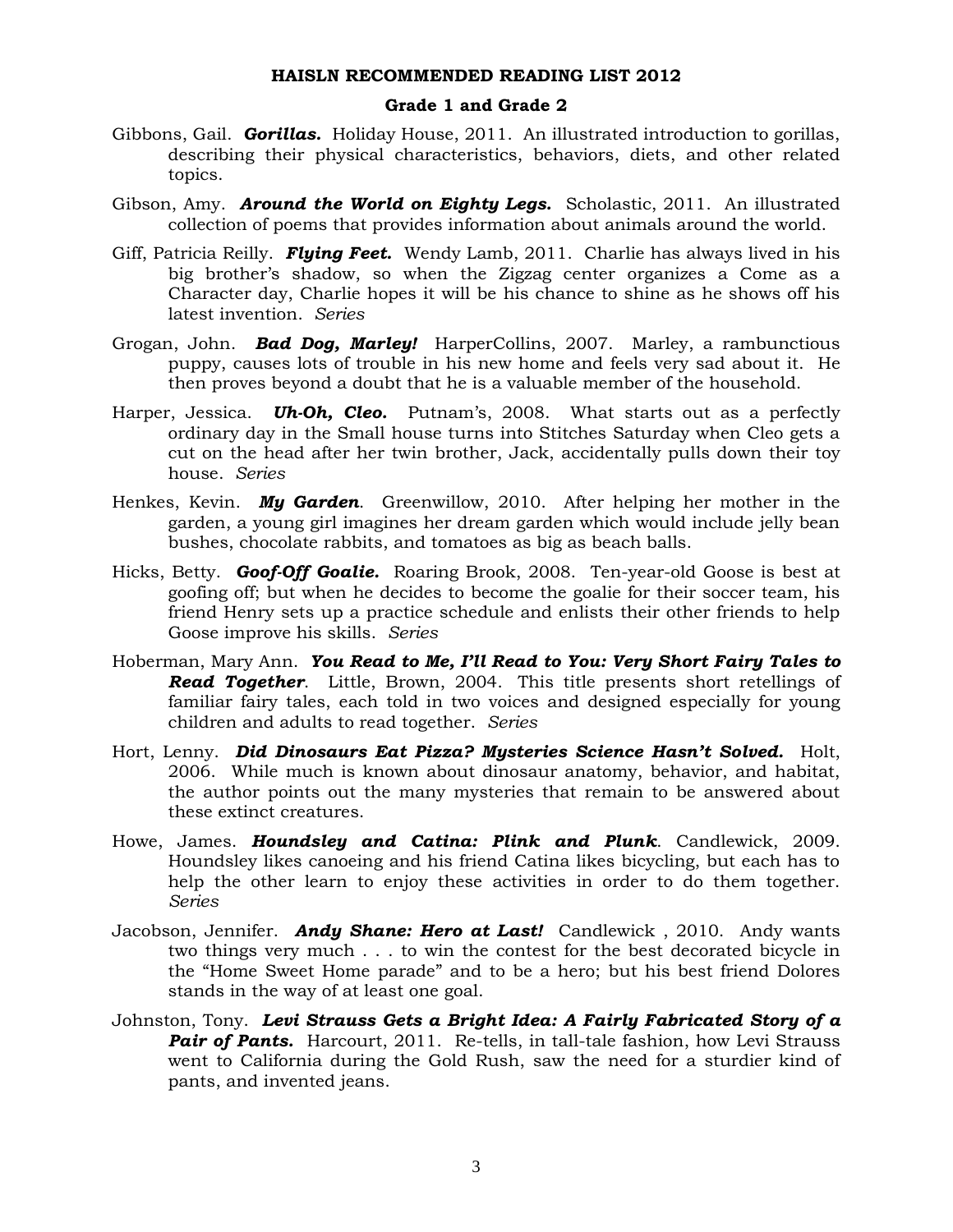- Kaczman, James. *Lucky Monkey, Unlucky Monkey***.** Houghton Mifflin, 2008. While Ed the monkey has the most wonderful day imaginable, Ted the monkey faces everything from bad weather to being chased by wild animals and an angry troll.
- Kaplan, Michael. *Betty Bunny Loves Chocolate Cake.* Dial Books, 2011. From her first bite, young Betty Bunny likes chocolate cake so much that she claims she will marry it one day, and she has trouble learning to wait patiently until she can have her next taste.
- Keating, Frank. *Theodore*. Simon & Schuster, 2006. A biography of Theodore Roosevelt that imagines the president looking back on his life, describing his childhood, his youthful journeys throughout the world, his experiences as a leader, and the value he placed on knowledge, adventure, originality, and integrity.
- Keller, Laurie. *Do Unto Otters: A Book About Manners*. Holt, 2007. Mr. Rabbit is worried that he might not get along with his new neighbors. A wise owl gives him the advice "Do unto otters as you would have otters do unto you" and proceeds to explain what this means.
- Kimmel, Eric A. *Anansi's Party Time.* Holiday House, 2008. When Anansi the spider invites Turtle to a party just to play a trick on him, Turtle gets revenge at a party of his own.
- Krensky, Stephen. *Milo the Really Big Bunny*. Simon & Schuster, 2006. A misfit bunny finds out that the characteristic that makes him different helps the Easter Bunny save the day.
- Labatt, Mary. *Sam Gets Lost.* Kids Can Press, 2004. Sam's fun trip downtown turns scary after he hops out of the car and gets lost in the city. *Series*
- LaMarche, Jim. *Lost and Found: Three Dog Stories*. Chronicle Books, 2009. A compilation of three short stories that indeed prove there is a powerful connection between dogs and children.
- Larson, Kirby and Mary Nethery. *Two Bobbies: A True Story of Hurricane Katrina, Friendship, and Survival*. Walker, 2008. Bobbi the dog and Bob Cat show us how friendship and perseverance kept them together through the rough times of Hurricane Katrina.
- Lasky, Kathryn. *Poodle and Hound*. Charlesbridge, 2009. This book contains three stories which follow the adventures of Hound and Poodle as they discover how much they enjoy each other's company in spite of--or possibly because of--their differences. *Series*
- Leedy, Loreen. *Missing Math: A Number Mystery.* Marshall Cavendish, 2008. A numerical mystery ensues when the numbers all over town suddenly disappear, bringing a halt to everyday activities.
- Lester, Helen. *Tacky Goes to Camp*. Houghton Mifflin, 2009. Tacky the penguin and his friends go to Camp Whoopihaha where they scare each other by telling ghost stories around the campfire, never expecting that one of the frightening stories will come true. *Series*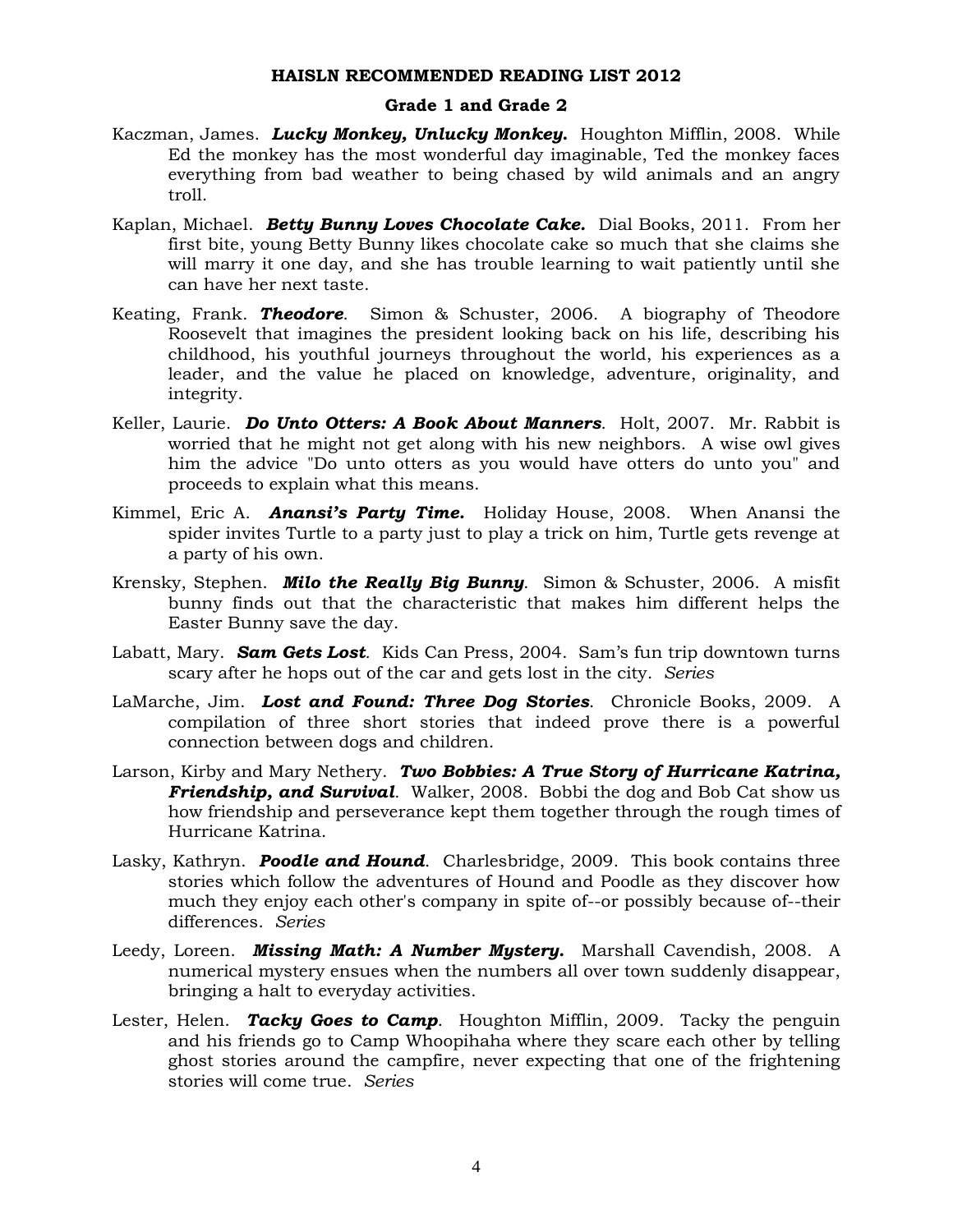- Lies, Brian. *Bats at the Ballgame.* Houghton Mifflin, 2010. Two teams of bats enjoy a nighttime game of baseball. Cheering the home team are the bat fans enjoying the snacks of "mothdogs" and the like.
- Lin, Grace. *Ling & Ting: Not Exactly the Same!* Little, Brown, 2010. Ling and Ting are identical twins who people think are exactly the same, but time and again they prove to be different.
- Lobel, Arnold. *Frog and Toad Are Friends*. First published 1970. Be entertained by the classic, short, delightful tales about best friends Frog and Toad. *Series*
- Lyon, George Ella. *All the Water in the World*. Atheneum, 2011. An illustrated explanation of the water cycle, showing how water rises to the clouds and is rained back down again to be used by plants, people, and every living thing.
- MacLachlan, Patricia and Emily MacLachlan Charest. *Once I Ate a Pie*. Joanna Cotler, 2006. Fourteen free-verse poems and beautiful oil paintings capture the personality of each dog in these examples of a dog's life from the perspective of the animals.
- Marshall, James. *Fox On the Job*. Puffin, 1988. Fox tries several different jobs to earn money. *Series*
- McDermott, Gerald. *Jabuti the Tortoise: A Trickster Tale from the Amazon.* Harcourt, 2001. All the birds enjoy the song-like flute music of Jabuti, the tortoise, except Vulture who, jealous because he cannot sing, tricks Jabuti into riding on his back toward a festival planned by the King of Heaven.
- McDonald, Megan. *Daisy Jane, Best-Ever Flower-Girl***!** Random House, 2007. Daisy Jane, who is thrilled to be the flower girl at her babysitter's wedding, helps save the day when a storm threatens the festivities.
- McDonald, Megan. *Stink and the Ultimate Thumb-Wrestling Smackdown.* Candlewick, 2011. When Stink Moody gets a "U" (for "Unsatisfactory") in gym, he turns first to thumb-wrestling, then to karate, to give him a sporting edge. *Series*
- McElligott, Matthew. *The Lion's Share*. Walker, 2009. Ant is honored to receive an invitation to lion's annual dinner party, but she is shocked when the other guests behave rudely and then accuse her of thinking only of herself.
- McKissack, Patricia and Onawumi Jean Moss. *Precious and the Boo Hag.*  Atheneum, 2005. Home alone with a stomach ache while the family works in the fields, a young girl faces up to the horrifying Boo Hag that her brother warned her about.
- McNulty, Faith. *If You Decide to Go to the Moon.* Scholastic, 2005. This book tells you how to get to the moon, what to do after you land, and, most importantly, how to get back home.
- Munro, Roxie. *Hatch!* Marshall Cavendish, 2011. Presents illustrations of various eggs with related clues, prompting readers to guess which type of bird laid the eggs.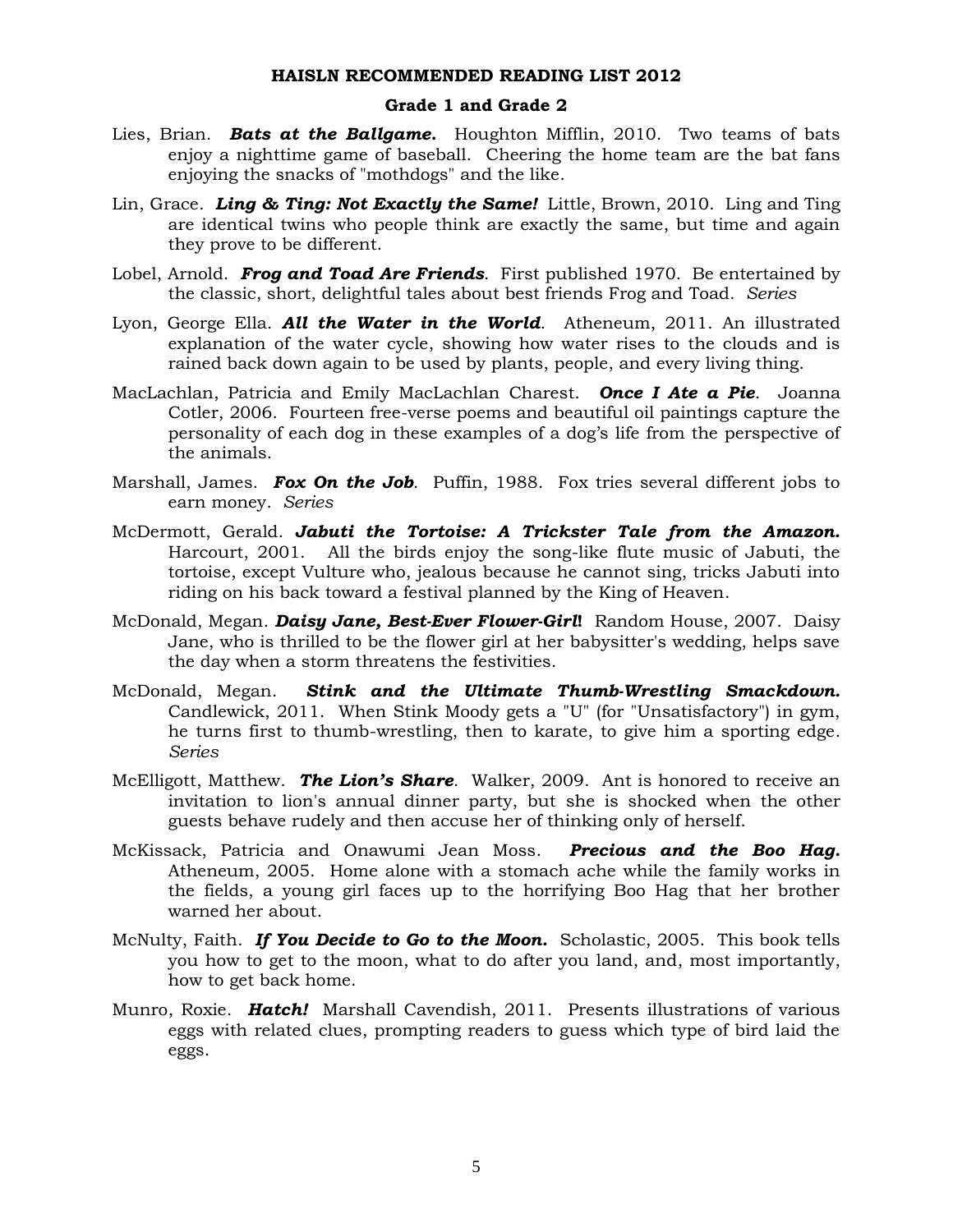- Negron, Ray. *The Greatest Story Never Told: The Babe and Jackie*. HarperCollins, 2008. Two young boys who are sick in the hospital decide they do not want to be roommates because of their differences; but when they travel back in time and meet Babe Ruth and Jackie Robinson, they change their minds.
- Nevius, Carol. *Baseball Hour*. Marshall Cavendish, 2008. All baseball players will enjoy the rhythmic rhyming of this story and photo-like illustrations of children practicing baseball in an effort to build a winning team and, ultimately, a circle of friends.
- Numeroff, Laura and Nate Evans. *The Jellybeans and the Big Camp Kickoff.*  Abrams Books, 2011. When four friends with different talents and abilities go to summer camp together, they use their strengths to make camp fun for all. *Series*
- Parish, Herman. *Amelia Bedelia's First Field Trip.* Greenwillow, 2011. Amelia Bedelia goes with her class to visit a farm, where her literal- mindedness causes confusion along with some laughs.
- Raczka, Bob. *Guyku: A Year of Haiku for Boys.* Houghton Mifflin, 2010. A collection of haiku poetry for boys that features poems about tree climbing, kite flying, and other related topics.
- Recorvits, Helen. *Yoon and the Jade Bracelet*. Farrar, Straus and Giroux, 2008. Although she really would have liked a jump rope for her birthday, Yoon is happy to receive a Korean picture book and a jade bracelet passed down from her grandmother; and when she wears the bracelet to school it seems as if her wish for a jump rope and a friend is about to come true.
- Reynolds, Peter. *The Dot*. Candlewick, 2003. "Just make a mark and see where it takes you." This sage advice, offered by her teacher, sets the young heroine on a journey of self-expression, artistic experimentation, and success.
- Ries, Lori. *Aggie gets lost.* Charlesbridge, 2011. Ben is heartbroken when his puppy Aggie goes missing while the two are playing fetch in the park, but he is determined to find his pet. *Series*
- Rylant, Cynthia. *Annie and Snowball and the Book Bugs Club*. Simon Spotlight, 2011. Annie and Henry join the summer reading club at the library, and they vow to be "Book Bugs" for life. *Series*
- Rylant, Cynthia. *Henry and Mudge and the Big Sleepover.* Simon & Schuster, 2006. Henry and his dog Mudge are invited to a sleepover in Patrick's attic, where they watch monster movies, eat pizza, and enjoy a contest to determine whose dog is the best popcorn catcher. *Series*
- Rylant, Cynthia. *The High-Rise Private Eyes: The Case of the Desperate Duck.* Greenwillow, 2005. In this case, animal detectives Bunny and Jack help Mabel the duck find out who stole the sugar cubes from her tea room. *Series*
- Sauer, Tammi. *Chicken Dance*. Sterling, 2009. Marge and Lola set out to get tickets to the Elvis Poultry concert by winning a farmyard talent contest. What transpires is hilarious!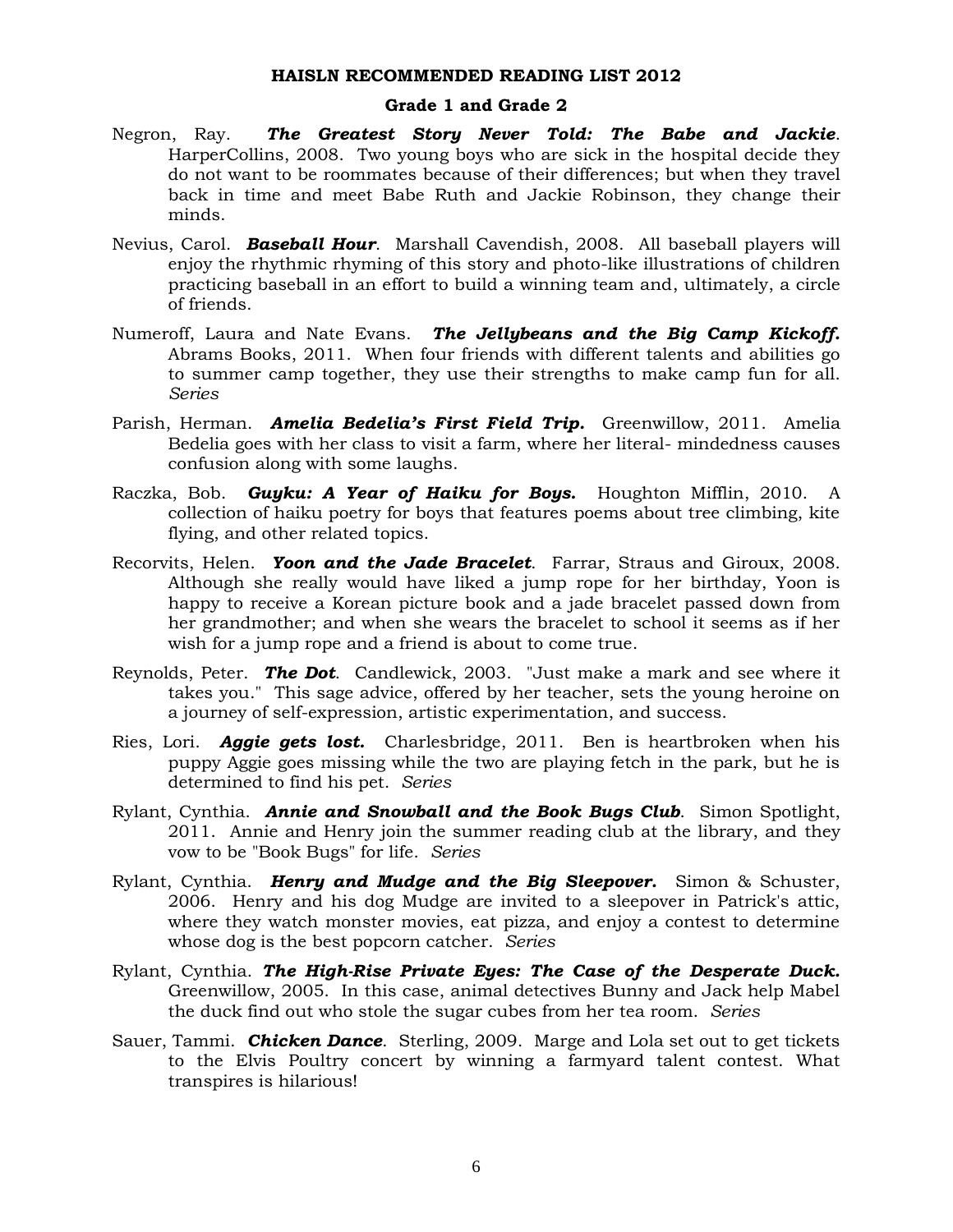- Sayre, April Pulley. *Army Ant Parade*. Holt, 2002. The animals in the forest prepare for the army ants to swarm over the ground in a thick stream, searching for food.
- Schachner, Judy. *Skippyjon Jones Class Action.* Dutton, 2011. Skippyjon Jones, the Siamese cat that thinks he is a Chihuahua dog, is determined to attend dog obedience school. *Series*
- Schulman, Janet. *Pale Male: Citizen Hawk of New York City.* Alfred A. Knopf, 2008. Recounts the true story of Pale Male, a red-tailed hawk living in New York City, who has become one of the city's most-watched celebrities as bird watchers, tourists, and residents admire the bird and his nest which is built on a Fifth Avenue apartment building.
- Scieszka, Jon. *Robot Zot!* Simon & Schuster, 2009. Big and bright robots advance and defeat their way through a wonderful yet familiar place.
- Scotton, Rob. *Splat the Cat*. HarperCollins, 2008. Splat the Cat is nervous about his first day at cat school, but once he arrives he realizes he had nothing to worry about.
- Shannon, David. *Too Many Toys*. Blue Sky Press, 2008. After he finally concedes that he has far too many toys, Spencer agrees to give many of them away; but he realizes that there is one special toy that he absolutely cannot part with.
- Sharmat, Marjorie Weinman and Mitchell Sharmat. *Nate the Great and the Hungry*  **Book Club.** Delacorte, 2009. Rosamond, who starts a book club, claims there is a monster on the loose that is ruining pages of her cookbook, which leads Nate the Great and his dog Sludge to investigate as undercover detectives. *Series*
- Silverman, Erica. *Cowgirl Kate and Cocoa: Spring Babies.* Harcourt, 2010. Cowgirl Kate and her horse Cocoa watch over the new calves, a puppy, and some baby barn owls. *Series*
- Spinelli, Eileen*. The Best Story.* Dial Books, 2008. When a contest at the local library offers a prize for the best story, a girl tries to write one using her family's suggestions, but her story does not seem right until she listens to her heart.
- Steig, William. *Sylvester and the Magic Pebble*. First published 1969. In a moment of fright, Sylvester the donkey asks his magic pebble to turn him into a rock, but then he cannot hold the pebble to wish himself back to normal again! Caldecott Medal 1970
- Talbott, Hudson. *United Tweets of America.* Putnam's, 2008. A collection of detailed illustrations of state birds from all fifty United States.
- Tavares, Matt. *Mudball.* Candlewick, 2005. During a rainy Minneapolis Millers baseball game in 1903, Little Andy Oyler has the chance to become a hero by hitting the shortest and muddiest home run in history.
- Thomas, Shelley Moore. *A Cold Winter's Good Knight*. Dutton, 2008. The Good Knight must remind three little dragons to mind their manners when they arrive at the castle on the night of a fancy ball. *Series*